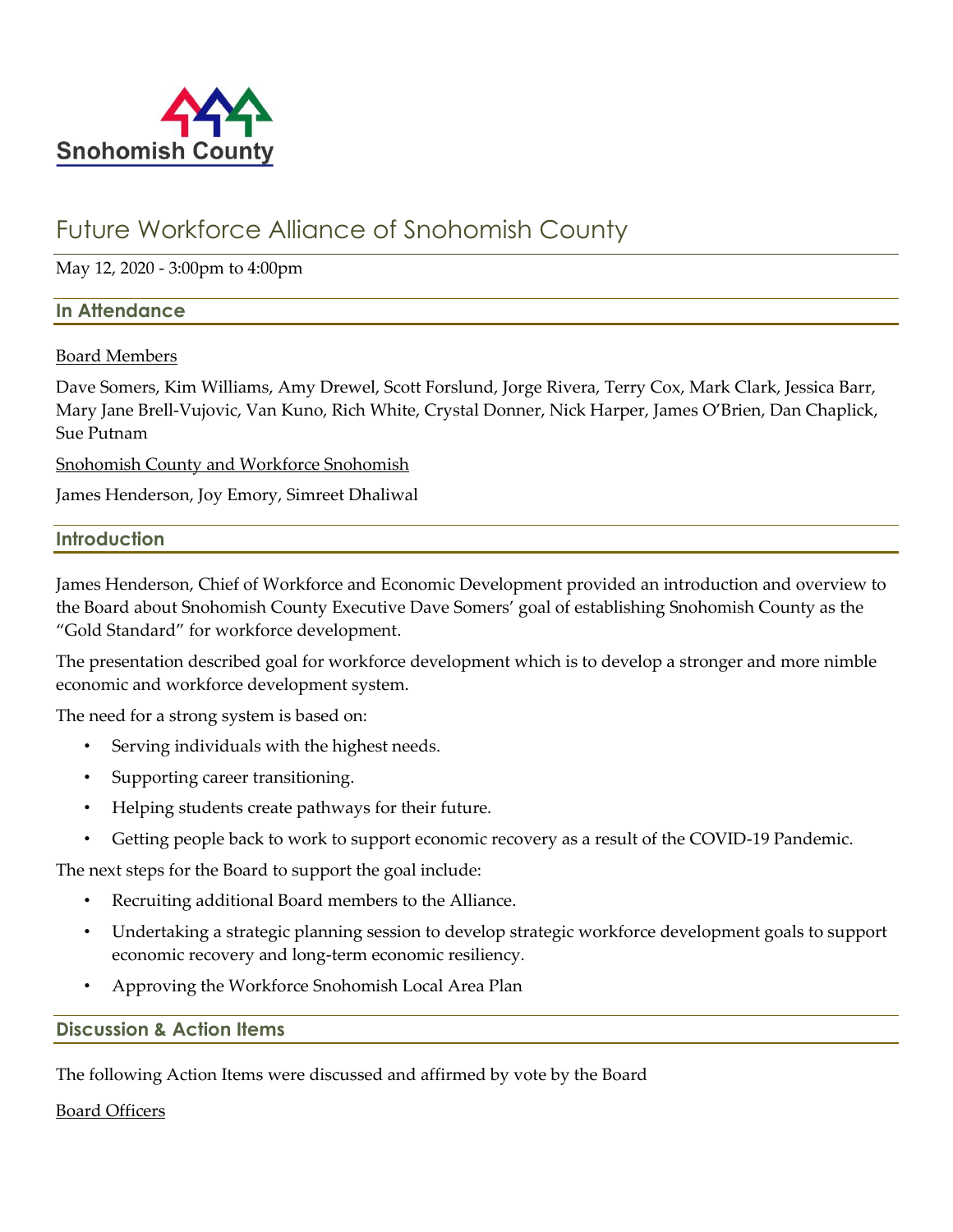- Affirm Nomination of Kim Williams as Board Chair
	- o Motion: Dave Somers; Second: Van Kuno
	- o Approved
- Affirm Nomination of Amy Drewel as Board Vice Chair
	- o Motion: Dave Somers; Second: Sue Putnam
	- o Approved
- Nomination & Confirmation of Secretary/Treasurer
	- o Nomination of Rich White to serve as Secretary/Treasurer
	- o Motion: Jorge Rivera; Second: Scott Forslund
	- o Approved

#### Future Workforce Alliance Bylaws

- Approve the Board Bylaws
- Motion: Mark Clark; Second: Crystal Donner
- Approved

# **Information Items**

# Workforce Snohomish Update-Joy Emory, Interim CEO

- COVID-19 Resource Development Activities
	- o Disaster/Emergency Grant
	- o Statewide Employment Recovery
	- Workforce Innovation Opportunity Act Funding for 2021
- WorkSource Virtual Services
- Local Workforce Plan (2020-20204)

# Board Policies Update

- Policy Development
- Policy Development Procedure
- WorkSource System Nondiscrimination and Equal Opportunity and Customer Complaint
- Conflict of Interest
- Political Activity
- Procurement and Selection of a One Stop Operator

# **Next Steps**

- Recruit additional Board members to the Alliance.
	- o Notify the Board about new members
	- o Press Release week of May 18
- Develop an annual meeting schedule.
- Identify dates for Strategic Planning session.
- Approve Local Area Plan. Deadline for approval is Fall of 2020.

# **Public Comments**

No comments were provided.